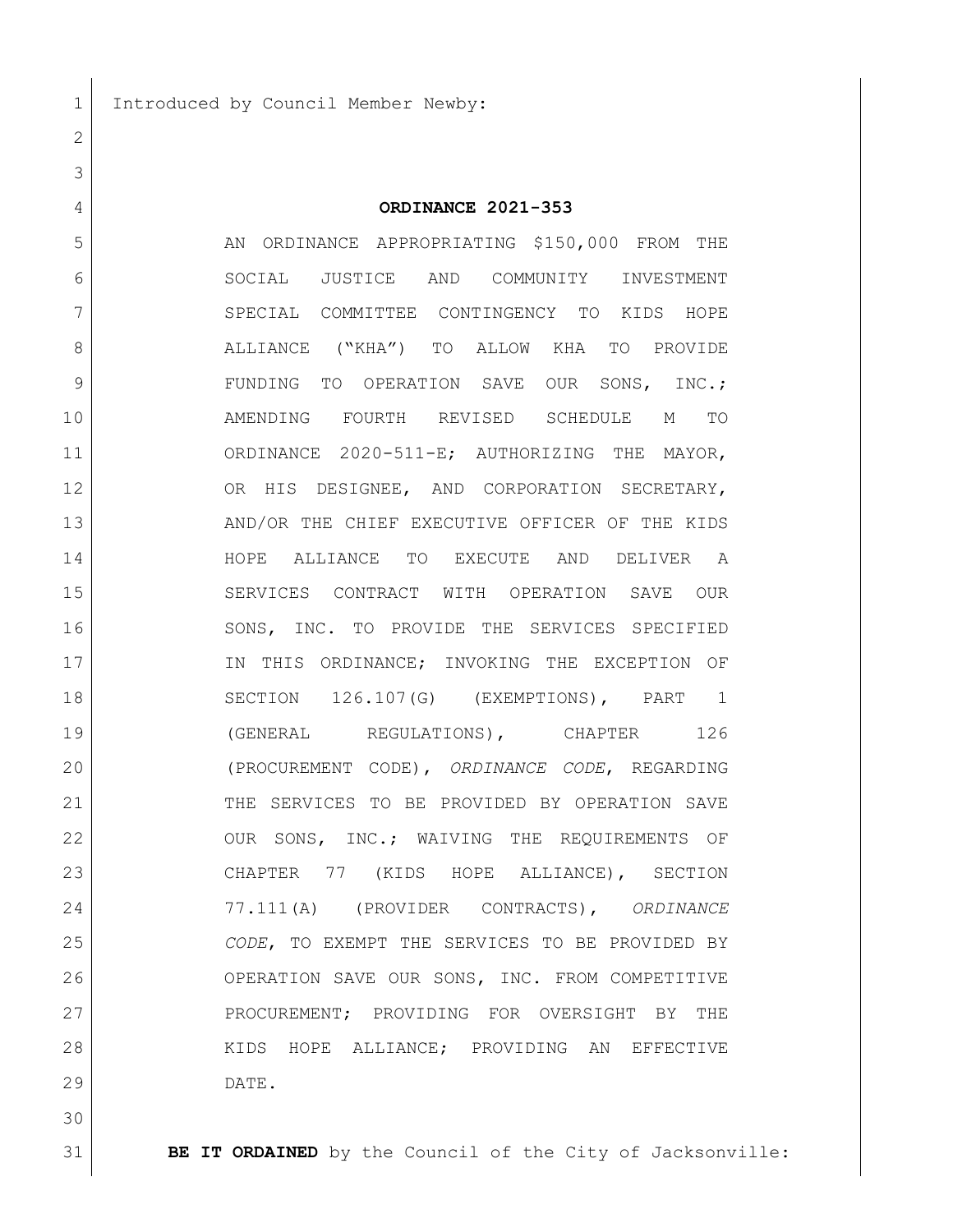**Section 1. Appropriation.** For the 2020-2021 fiscal year, 2 within the City's budget, there are hereby appropriated the indicated sum(s) from the account(s) listed in subsection (a) to 4 the account(s) listed in subsection (b): (The account information is attached hereto as **Exhibit 1** and incorporated herein by this reference) (a) Appropriated from: 8 See **Exhibit 1** \$150,000 9 (b) Appropriated to: 10 See Exhibit 1 \$150,000 (c) Explanation of Appropriation The appropriation above provides \$150,000 in funding from the Social Justice and Community Investment Special Committee Contingency account to KHA to provide funding 15 to Operation Save Our Sons, Inc. for the MenTurn Program. **Section 2. Purpose.** The purpose of the appropriation in Section 1 is to provide funding in the amount of \$150,000 to allow

 KHA to provide funding to Operation Save Our Sons, Inc. for the MenTurn Program to serve 100 young men, ages 15-18, from August 1, 2021 to July 31, 2022 through mentorship, career exploration, and character building, on a weekly and continual basis for a 12 month period. A description of the MenTurn Program is attached hereto as **Exhibit 2**.

 **Section 3. Amending Fourth Revised Schedule M to Ordinance 2020-511-E.** There is hereby amended for the fiscal year 2020-2021 budget for the Kids Hope Alliance by substituting in the place of Fourth Revised Schedule M, approved by Ordinance 2020-511- E, the Fifth Revised Schedule M, attached hereto as **Exhibit 3** and incorporated herein by this reference. The Fifth Revised Schedule M will reflect additional transfers and funds appropriated herein.

**Section 3. Approval and authorization to execute.** The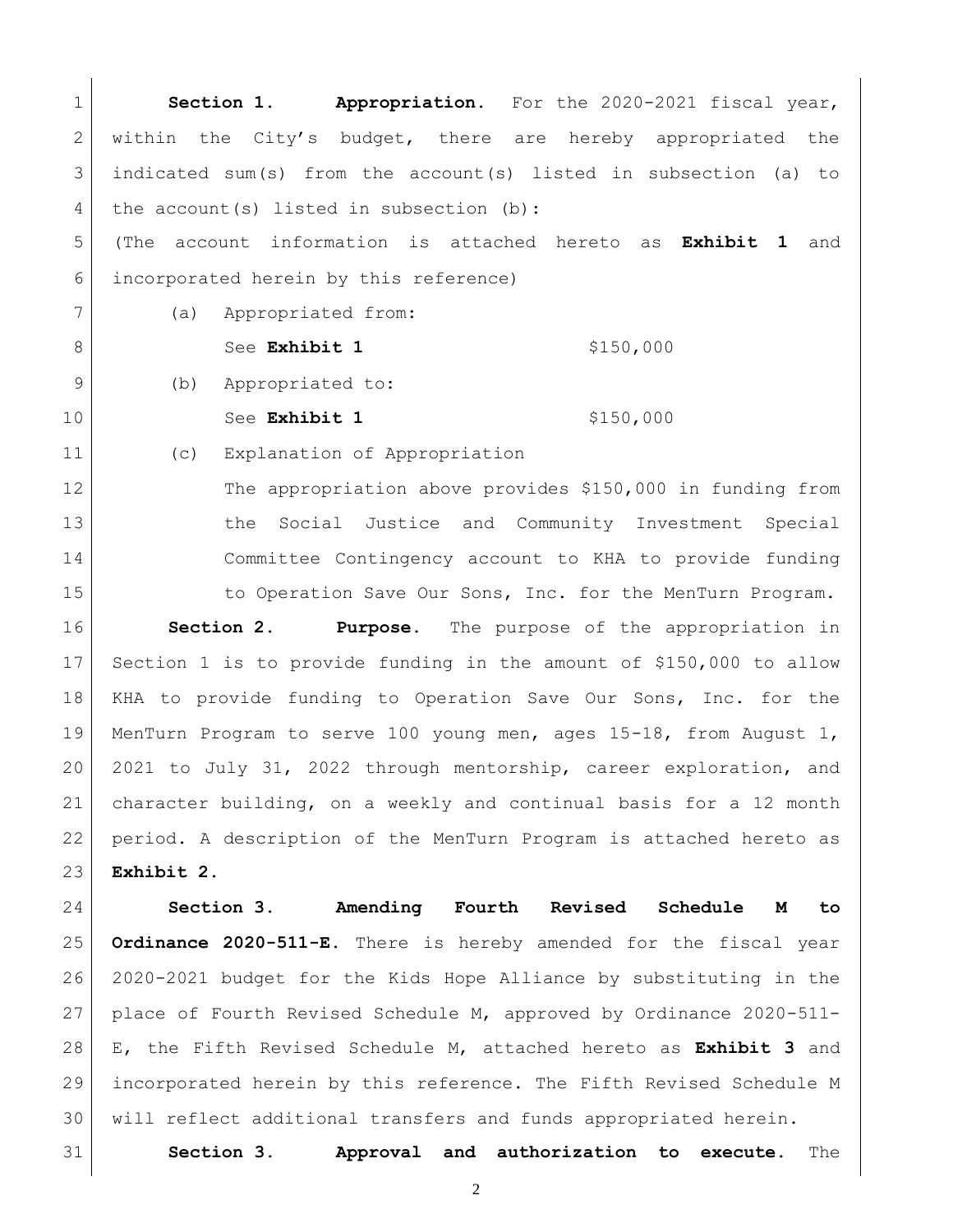1 Mayor, or his designee, the Corporation Secretary, and/or the Chief Executive Officer ("CEO") of KHA are hereby authorized to execute and deliver a contract with Operation Save Our Sons, Inc. for the services specified in this ordinance, in substantially the form attached hereto as **Exhibit 4** and incorporated herein.

 **Section 4. Invoking the exception to Section 126.107(g),**  *Ordinance Code*. KHA is hereby authorized to directly procure 8 | the use of the professional services of Operation Save Our Sons, Inc., to provide services as more particularly described in Section 2. Pursuant to Section 126.107(g) (Exemptions), Part 1 (General Regulations), Chapter 126 (Procurement Code), *Ordinance Code*, such procurement is exempted from competitive solicitation because the supplies or services are to be provided by those specifically prescribed within authorizing legislation that appropriates the 15 same. With the exception of the foregoing, all other provisions of Chapter 126, *Ordinance Code*, shall remain in full force and effect.

 **Section 5. Waiving the requirements of Chapter 77 (Kids Hope Alliance), Section 77.111(a)(Provider Contracts),** *Ordinance Code***.** The City hereby waives the requirements of Chapter 77 (Kids Hope Alliance), Section 77.111(a)(Provider Contracts), *Ordinance Code*, with respect to the contract approved and authorized under 22 Section 4 of this Ordinance. Section 77.111(a) requires contracts for children's services to be competitively procured by KHA via an evaluated bid process. This waiver is needed to allow KHA to meet grant requirements.

 **Section 6. Oversight.** KHA will oversee the project and services described in Section 2 above and will ensure compliance 28 with all other appropriate laws.

 **Section 7. Effective Date.** This ordinance shall become effective upon signature by the Mayor or upon becoming effective 31 without the Mayor's signature.